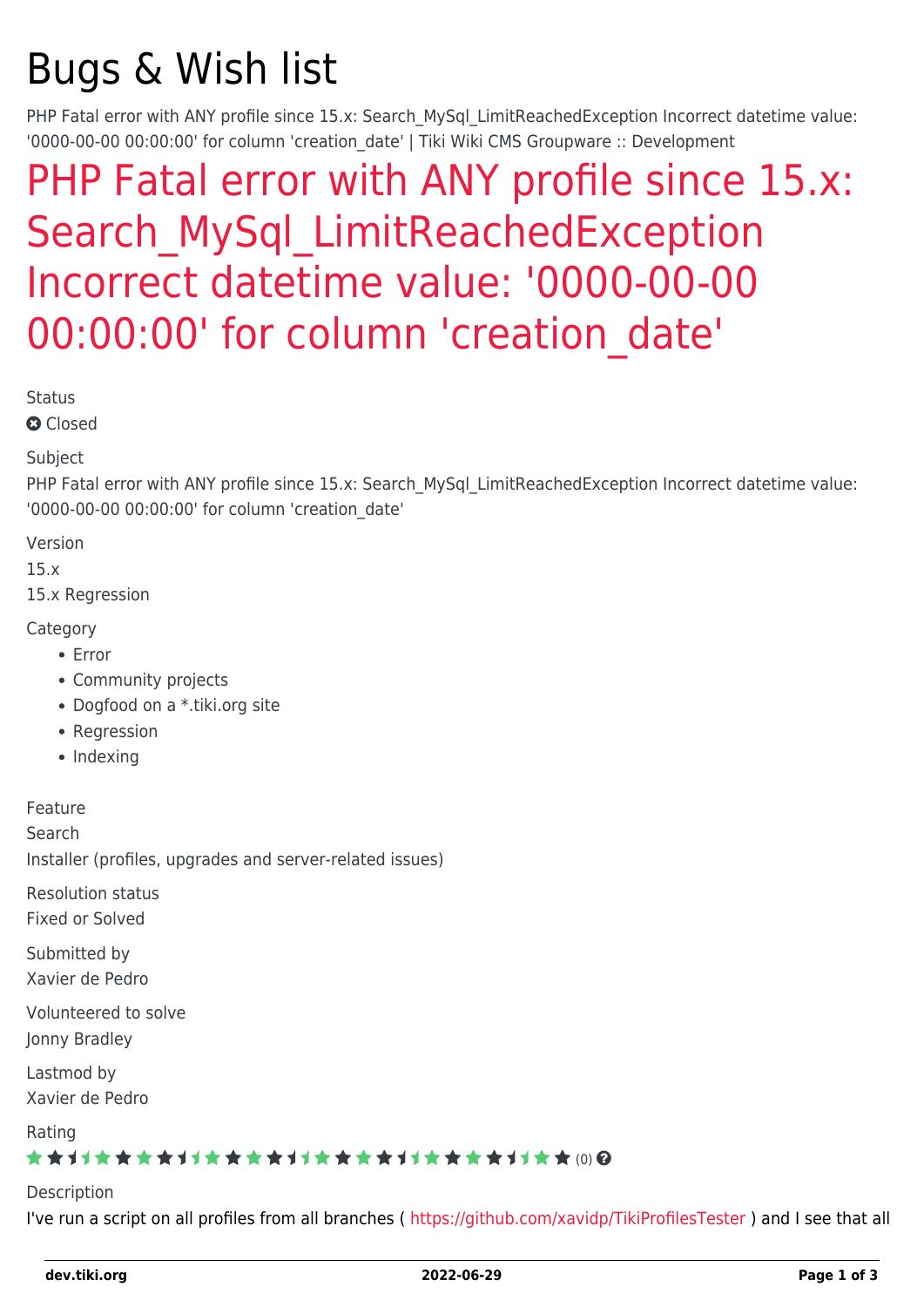profiles since 15.x throw this error message (which might be related to the fact that unified search index may be currently enabled by default)?

```
PHP Fatal error: Uncaught Search MySql LimitReachedException: Could not perform index
modification: Incorrect datetime value: '0000-00-00 00:00:00' for column 'creation_date' at
row 1 in /var/www/html/15.x/lib/core/Search/MySql/QueryBuffer.php:55
Stack trace:
#0 /var/www/html/15.x/lib/core/Search/MySql/QueryBuffer.php(37):
Search MySql QueryBuffer->realFlush()
#1 /var/www/html/15.x/lib/core/Search/MySql/Table.php(195): Search MySql QueryBuffer->flush()
#2 /var/www/html/15.x/lib/core/Search/MySql/Table.php(28): Search MySql Table->flush()
#3 [internal function]: Search MySql Table-> destruct()
#4 {main}
  thrown in /var/www/html/15.x/lib/core/Search/MySql/QueryBuffer.php on line 55
```
Using php 5.6, and mysql (server) 5.7.12 (mysql client: libmysql - mysqlnd 5.0.11-dev - 20120503).

Profiles are applied through the command line with "php console.php p:a ProfileName"

Solution [r58695](http://sourceforge.net/p/tikiwiki/code/58695) seems to work for me, but only on my local so far

fixed for me too. Closing the bug report. Thanks jonnyb!

Importance

8

Easy to solve?

6

Priority

48

Demonstrate Bug (Tiki 19+)

Please demonstrate your bug on show2.tikiwiki.org

Version: trunk ▼ [Create show2.tikiwiki.org instance](#page--1-0)

Ticket ID 5936

Created Wednesday 18 May, 2016 07:58:16 GMT-0000 by Xavier de Pedro

LastModif Thursday 26 May, 2016 07:44:44 GMT-0000